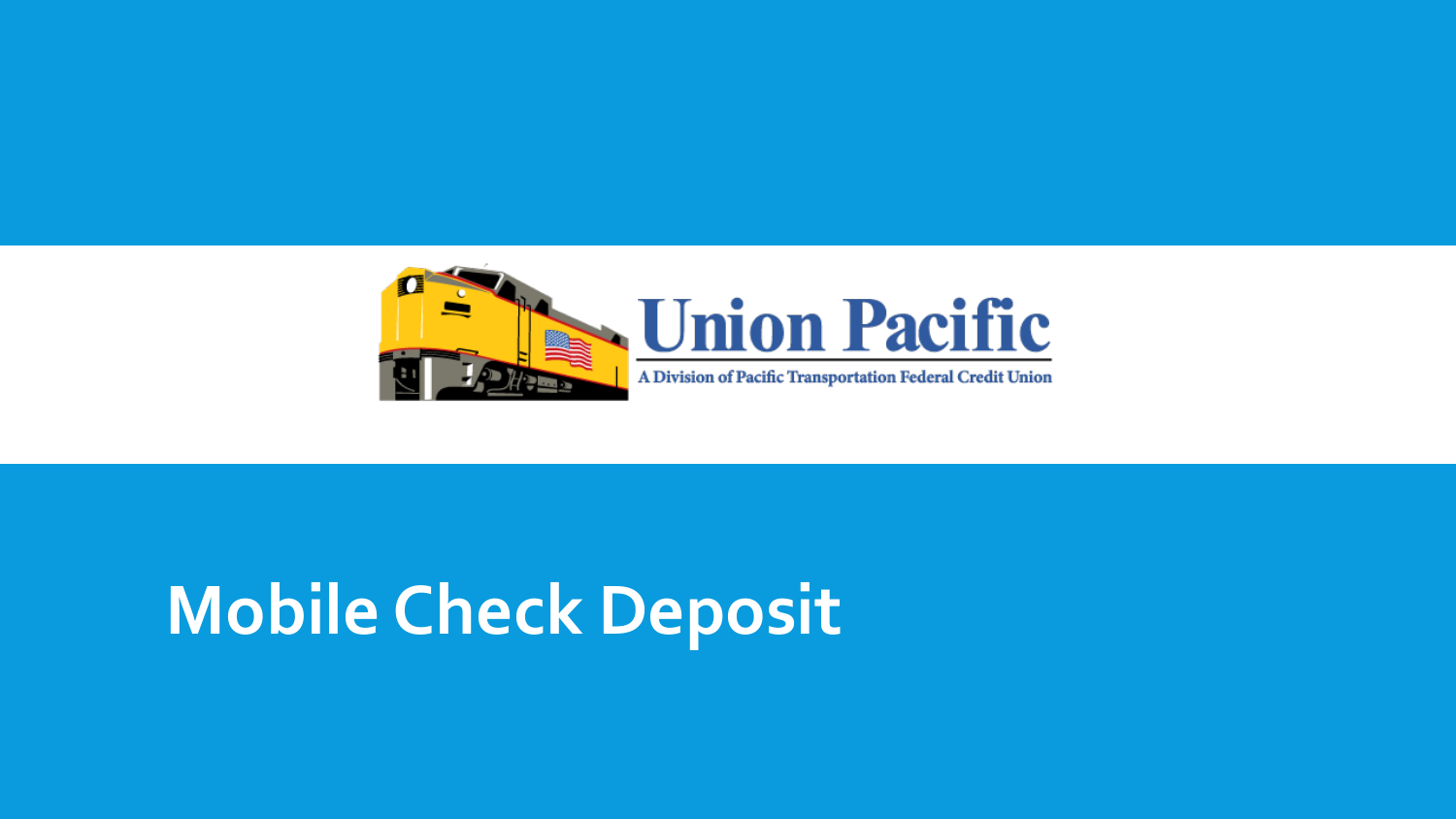| <b>Username &amp; Password</b>                                                          |                                                                    |
|-----------------------------------------------------------------------------------------|--------------------------------------------------------------------|
| Username                                                                                | <b>Security Question</b>                                           |
| Password                                                                                | What is your mother's maiden name?                                 |
| Continue                                                                                | Answer                                                             |
| What if I forgot my password?                                                           | Continue<br>Cancel                                                 |
|                                                                                         | Ask a different question                                           |
| $\hat{\mathbf{h}}$<br>$\begin{array}{c} \mathbf{D} \\ \mathbf{Locked} \end{array}$<br>皿 |                                                                    |
| More<br>Move Money<br>My Accounts                                                       |                                                                    |
|                                                                                         | Â<br>≏<br>Ш<br>More<br>My Accounts<br>Move Money<br>Home<br>Locked |

Log into your Union Pacific, a Division of Pacific Transportation FCU mobile app and click Move Money

First time users will log into their Union Pacific, a Division of Pacific Transportation FCU Mobile App and submit a request for Mobile Check Deposit. You will be notified within 24 hours if your are eligible for Mobile Check Deposit.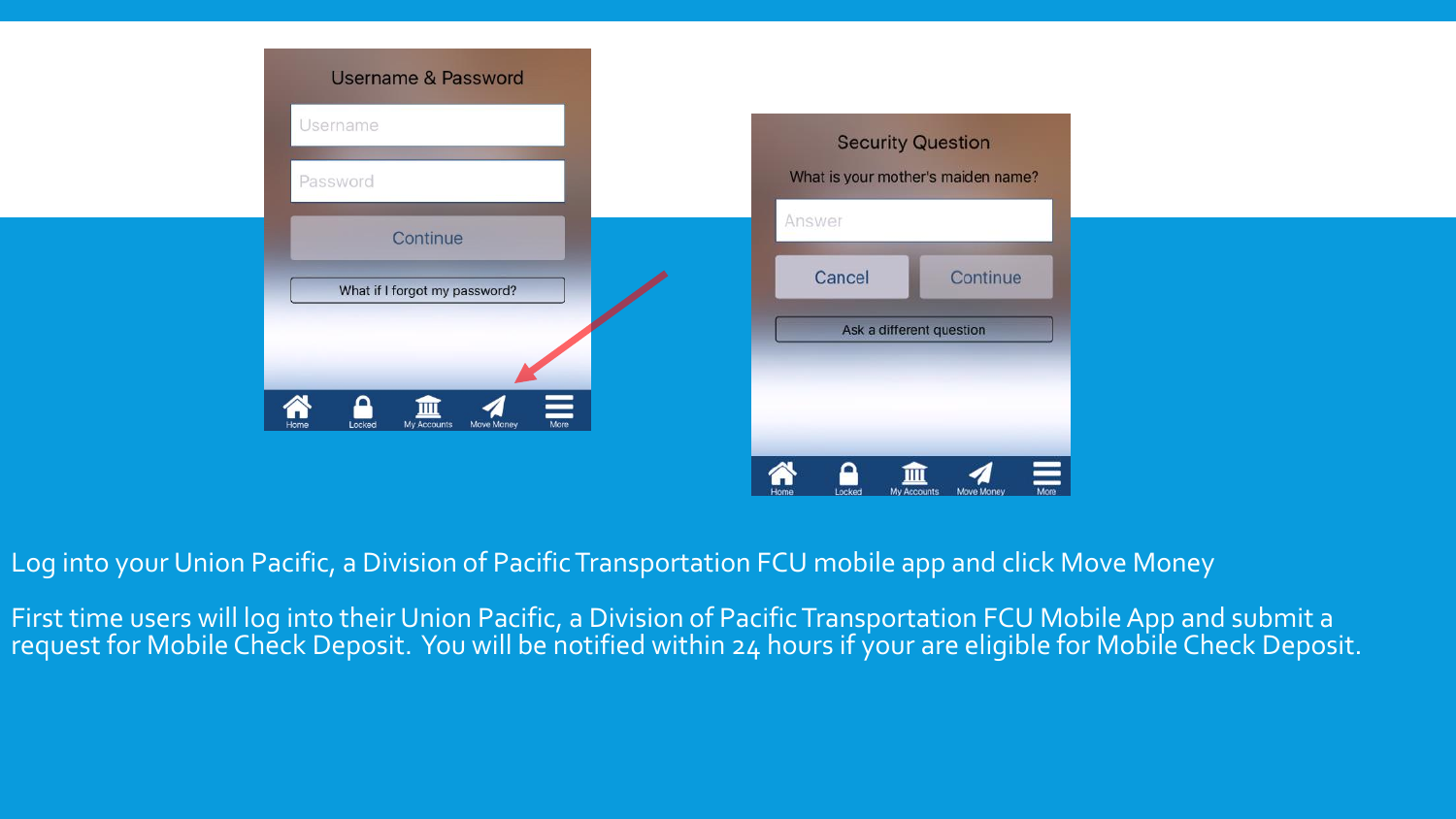### 7 Easy Steps to Deposit Your Check for Your Smart Phone

- 1. Sign the back of the check and write "For Mobile Deposit at UPCU only"
- 2. Log into your Union Pacific, a Division of Pacific Transportation FCU Mobile App
- 3. Click on Deposit Your Check
- 4. Enter the Check Amount
- 5. Choose the account that you would like the check deposited to Checking or **Savings**
- 6. Take a picture of the Front and Back of the Check
- 7. Submit the Check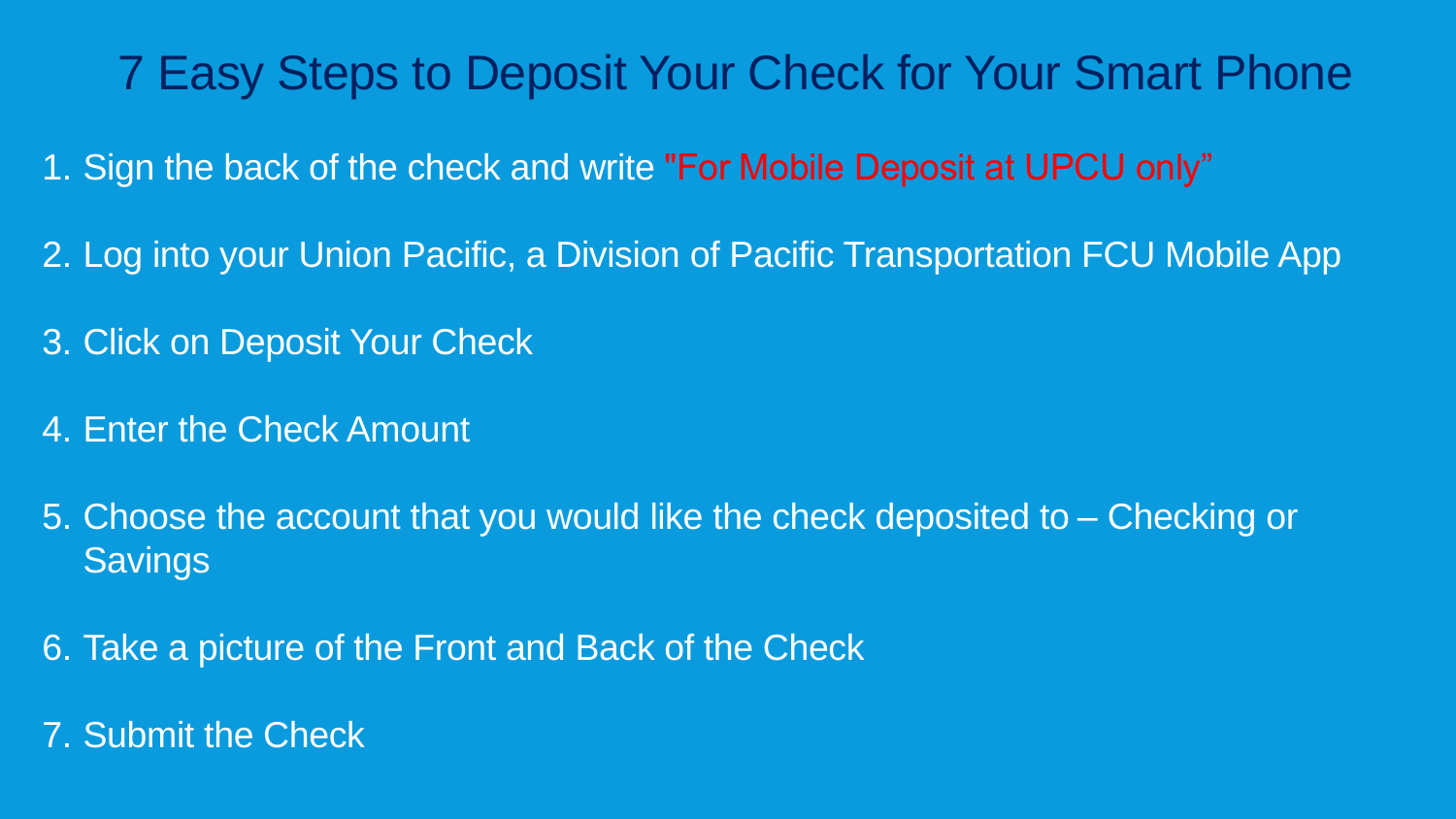| William C. or Mary K. Smith<br>123 N. Main Street<br>Anytown, UT 44444<br>222/222-2222                                           | 101<br>000-03/003<br>October 19, 2020<br>Date |
|----------------------------------------------------------------------------------------------------------------------------------|-----------------------------------------------|
| Pay to the<br><b>William Smith</b><br>Order of                                                                                   | S<br>350.00                                   |
| Three Hundred Fifty & 00/100                                                                                                     | beratus<br>Estatus e<br>Dollars               |
| <b>Union Pacific</b><br>For<br>:000000000: 1234567890*<br>metted Exchange Effects 1-800-323-0104 www.oradionceschangecreatis.com | Mary Smith<br>NP                              |



#### Endorsing Your Check

You agree to endorse any item transmitted through the Services as "For Mobile Deposit at UPCU only".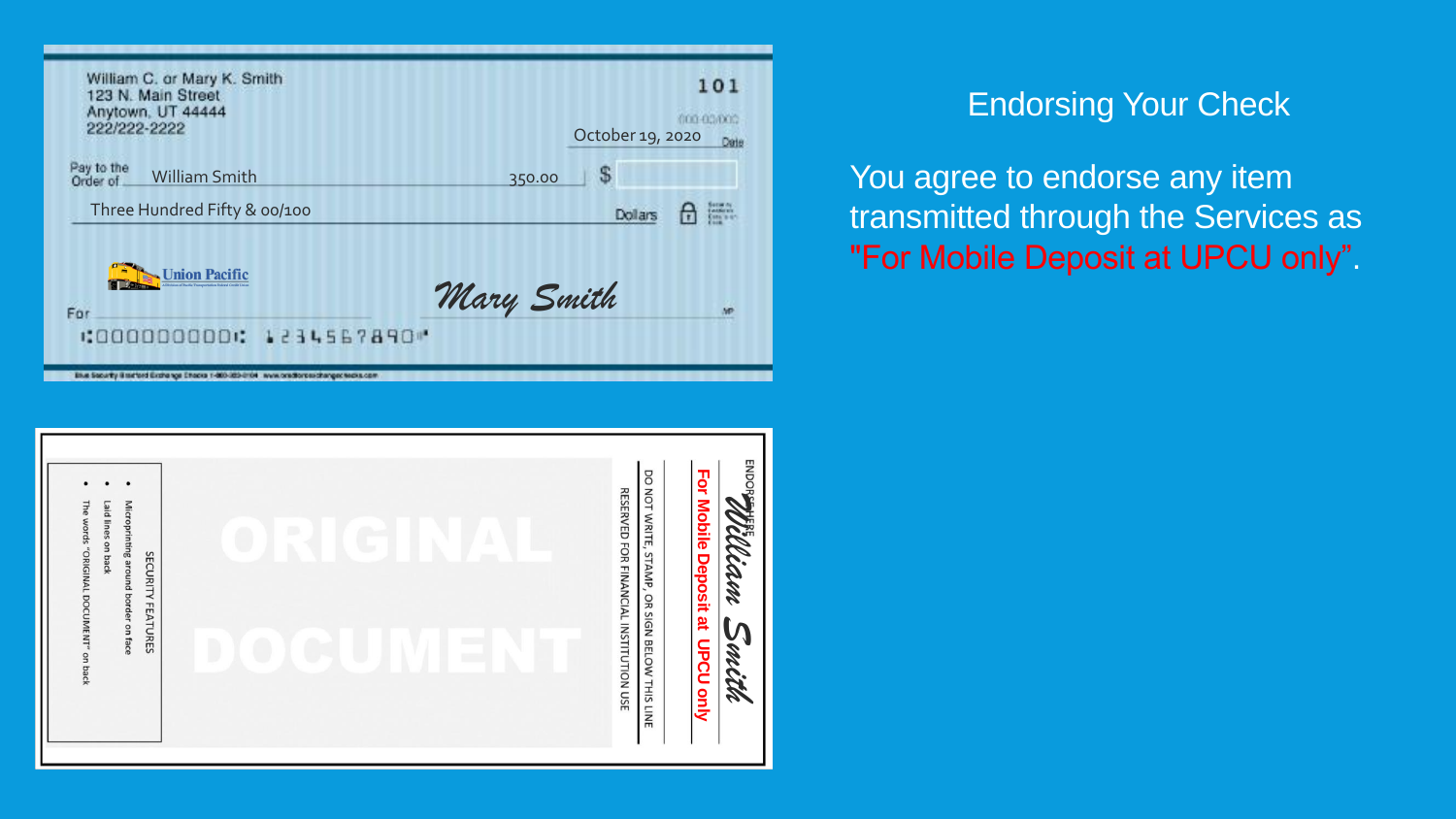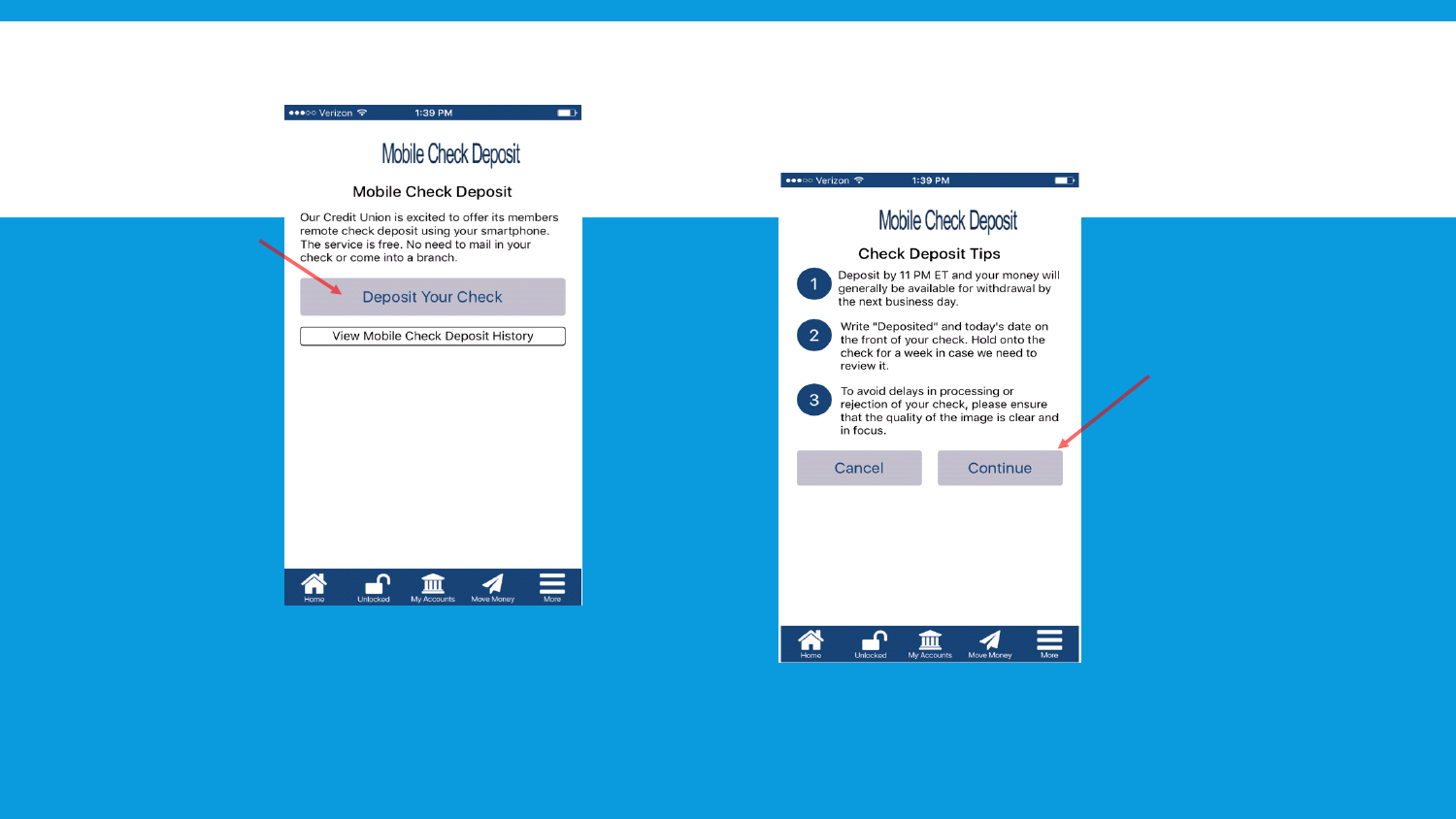

#### **Mobile Check Deposit**

 $\blacksquare$ 

1:39 PM



#### Enter the amount of the check.

Take a picture of the front of the check and a picture of the back of the check\*.

\*Make sure before you take a the picture of the check that the check is signed and you have written "For Mobile Deposit at UPCU only".